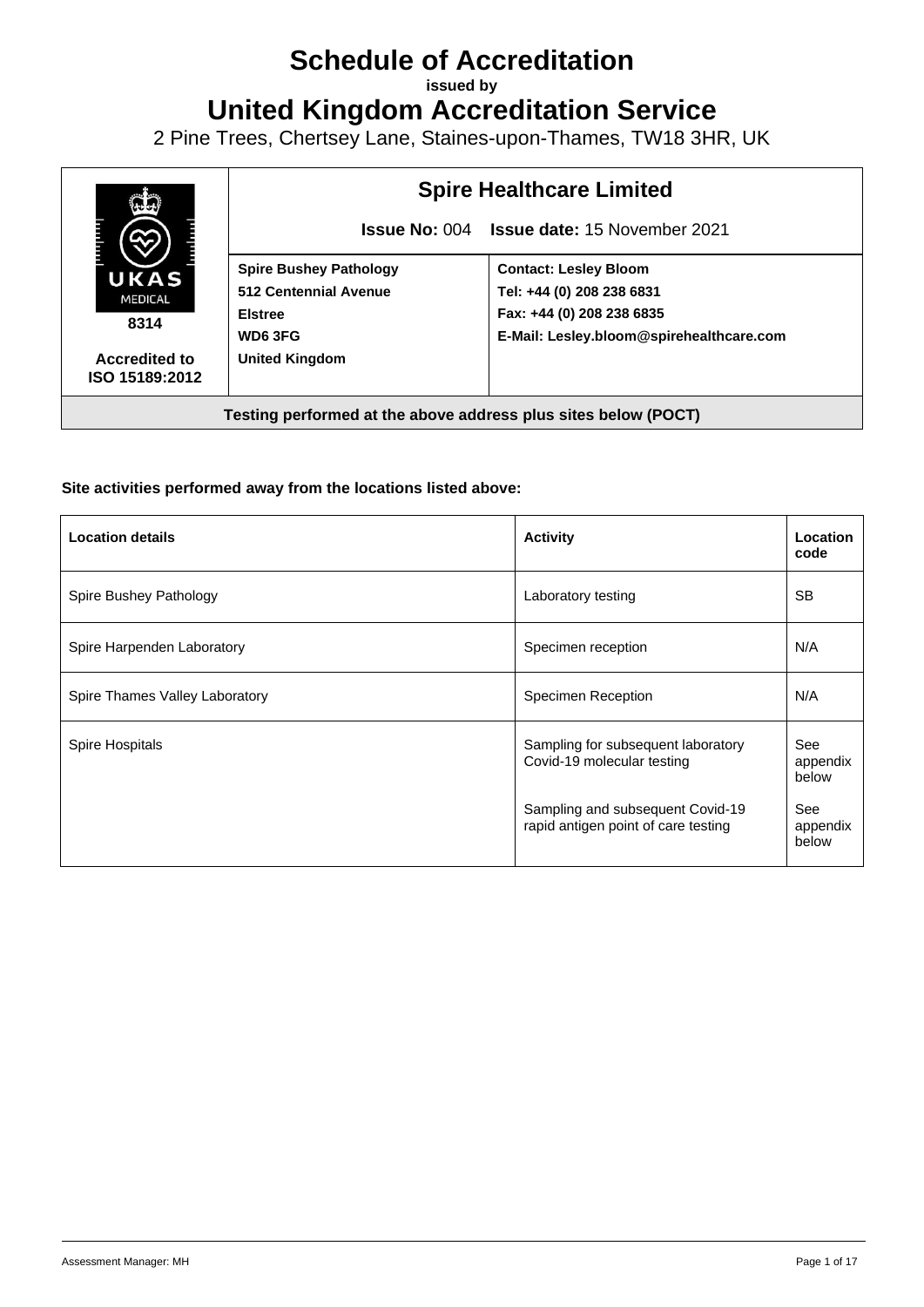|                                                           | <b>Schedule of Accreditation</b><br>issued by<br><b>United Kingdom Accreditation Service</b><br>2 Pine Trees, Chertsey Lane, Staines-upon-Thames, TW18 3HR, UK |  |  |
|-----------------------------------------------------------|----------------------------------------------------------------------------------------------------------------------------------------------------------------|--|--|
| <b>UKAS</b><br><b>MEDICAL</b>                             | <b>Spire Healthcare Limited</b>                                                                                                                                |  |  |
| 8314<br><b>Accredited to</b><br>ISO 15189:2012            | <b>Issue No: 004 Issue date: 15 November 2021</b>                                                                                                              |  |  |
| Testing performed at main address plus sites below (POCT) |                                                                                                                                                                |  |  |

| Materials/Products<br>tested       | Type of test/Properties<br>measured/Range of measurement                                                                                                                                                                                                                                                                                                                                                                                                                                                                                                                                                        | Standard specifications/<br>Equipment/Techniques used                                                                                            | Location<br>code |
|------------------------------------|-----------------------------------------------------------------------------------------------------------------------------------------------------------------------------------------------------------------------------------------------------------------------------------------------------------------------------------------------------------------------------------------------------------------------------------------------------------------------------------------------------------------------------------------------------------------------------------------------------------------|--------------------------------------------------------------------------------------------------------------------------------------------------|------------------|
| <b>HUMAN BODY</b><br><b>FLUIDS</b> | Haematology examinations for the<br>purposes of clinical diagnosis                                                                                                                                                                                                                                                                                                                                                                                                                                                                                                                                              | In-house documented procedures<br>based on equipment manuals as<br>relevant                                                                      |                  |
| <b>Blood</b>                       | Full Blood Count<br>Haemoglobin<br>White Blood Cell Count<br>Red Blood Count<br><b>Platelet Count</b><br>Haematocrit<br>Mean Cell Volume<br>Mean Cell Haemoglobin<br>Mean Corpuscular haemoglobin<br>concentration<br>Red cell distribution width-SD*<br>Red cell distribution width-CV<br>Mean Platelet Volume<br><b>Platelet Distribution Width</b><br>Neutrophil count<br>Lymphocyte count<br>Monocyte count<br>Eosinophil count<br>Basophil count<br>Reticulocyte count*<br>Large immature cells*<br>Atypical lymphocytes*<br>Immature lymphocytes*<br>Immature granulocytes*<br>Nucleated red blood cells* | Horiba Yumizen H2500, SPS-<br>HM-SOP1500 and Yumizen<br>H550, SPS-HM-SOP1700 using<br>impedance, cytochemistry and<br>absorbance,<br>*H2500 only | <b>SB</b>        |
| Plasma                             | Coagulation screen<br>PT<br><b>APTT</b>                                                                                                                                                                                                                                                                                                                                                                                                                                                                                                                                                                         | ACL TOP 500 using turibidimetry<br>and optical density and SPS-HM-<br>SOP1400                                                                    | <b>SB</b>        |

## DETAIL OF ACCREDITATION

 $\top$ 

 $\overline{\mathsf{T}}$ 

 $\Gamma$ 

 $\overline{\mathsf{T}}$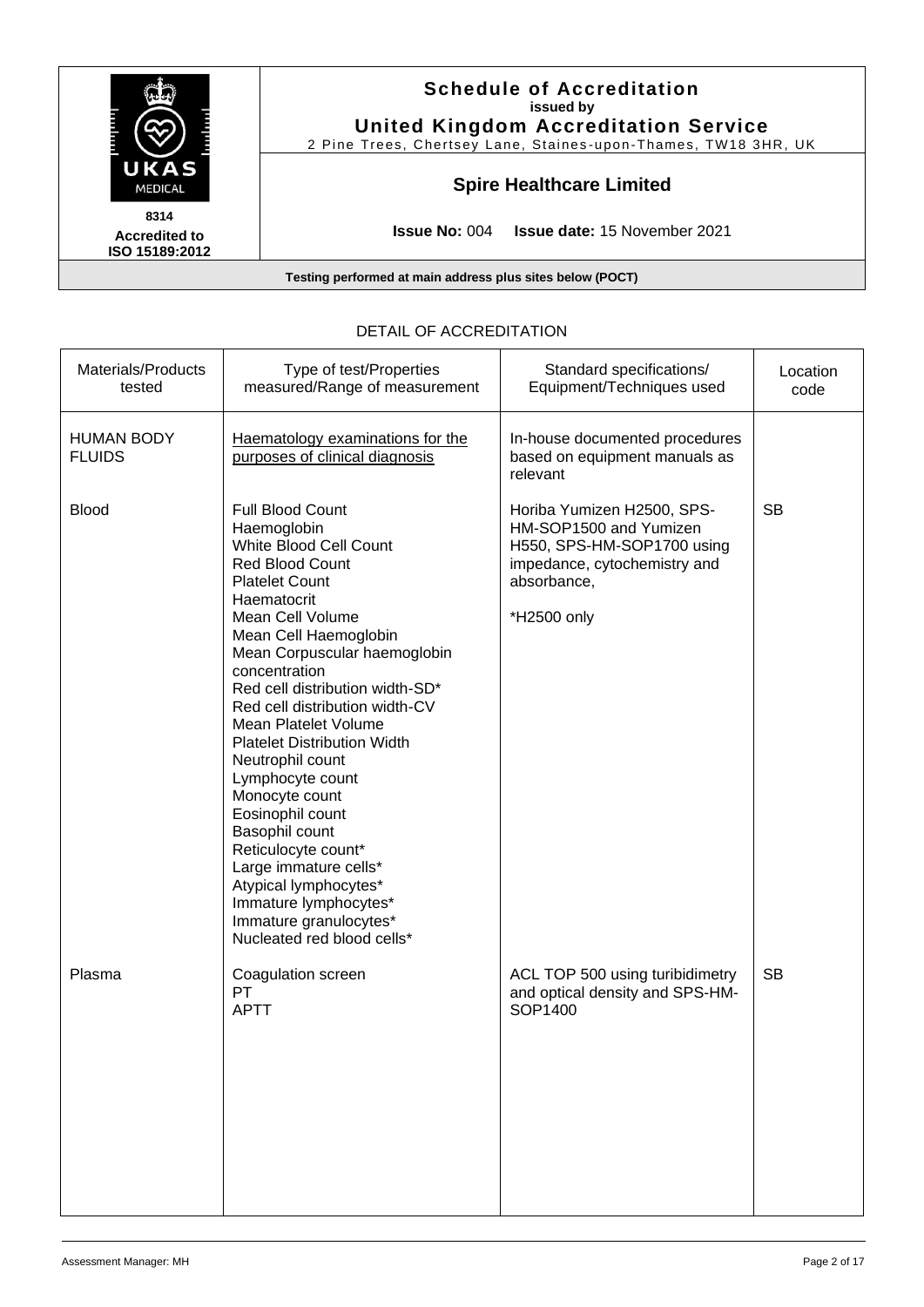|                                                           | <b>Schedule of Accreditation</b><br>issued by<br><b>United Kingdom Accreditation Service</b><br>2 Pine Trees, Chertsey Lane, Staines-upon-Thames, TW18 3HR, UK |  |  |
|-----------------------------------------------------------|----------------------------------------------------------------------------------------------------------------------------------------------------------------|--|--|
| UKAS<br><b>MEDICAL</b>                                    | <b>Spire Healthcare Limited</b>                                                                                                                                |  |  |
| 8314<br><b>Accredited to</b><br>ISO 15189:2012            | <b>Issue No: 004 Issue date: 15 November 2021</b>                                                                                                              |  |  |
| Testing performed at main address plus sites below (POCT) |                                                                                                                                                                |  |  |

| Materials/Products<br>tested | Type of test/Properties<br>measured/Range of measurement                                                         | Standard specifications/<br>Equipment/Techniques used                                                                               | Location<br>code |
|------------------------------|------------------------------------------------------------------------------------------------------------------|-------------------------------------------------------------------------------------------------------------------------------------|------------------|
| <b>Blood</b>                 | Sickle cell solubility to detect sickle<br>cell haemoglobin                                                      | Microgen solubility test kit and<br>SOP Sickle Cell Screening SPS-<br><b>HM-SOP0800</b>                                             | <b>SB</b>        |
| <b>Blood</b>                 | <b>Erythrocyte Sedimentation Rate</b><br>(ESR)                                                                   | <b>ESR using Seditainer manual</b><br>method for measurement of the<br>sedimentation rate of erythrocytes<br>SOP ESR SPS-HM-SOP0600 | <b>SB</b>        |
| <b>Blood</b>                 | D-dimer<br>Troponin T                                                                                            | Roche H232 analyser using<br>photometry and SOP Point of<br>Care Testing SPS-GP-SOP1700                                             | <b>SB</b>        |
| <b>Blood</b>                 | Blood film assessment for detection<br>of abnormal cell type, morphology,<br>numbers and white cell differential | Staining using May<br>Grunwald/Geimsa and SOP<br>Blood Films SPS-HM-SOP0500                                                         | <b>SB</b>        |
|                              |                                                                                                                  |                                                                                                                                     |                  |
|                              |                                                                                                                  |                                                                                                                                     |                  |
|                              |                                                                                                                  |                                                                                                                                     |                  |
|                              |                                                                                                                  |                                                                                                                                     |                  |
|                              |                                                                                                                  |                                                                                                                                     |                  |
|                              |                                                                                                                  |                                                                                                                                     |                  |
|                              |                                                                                                                  |                                                                                                                                     |                  |
|                              |                                                                                                                  |                                                                                                                                     |                  |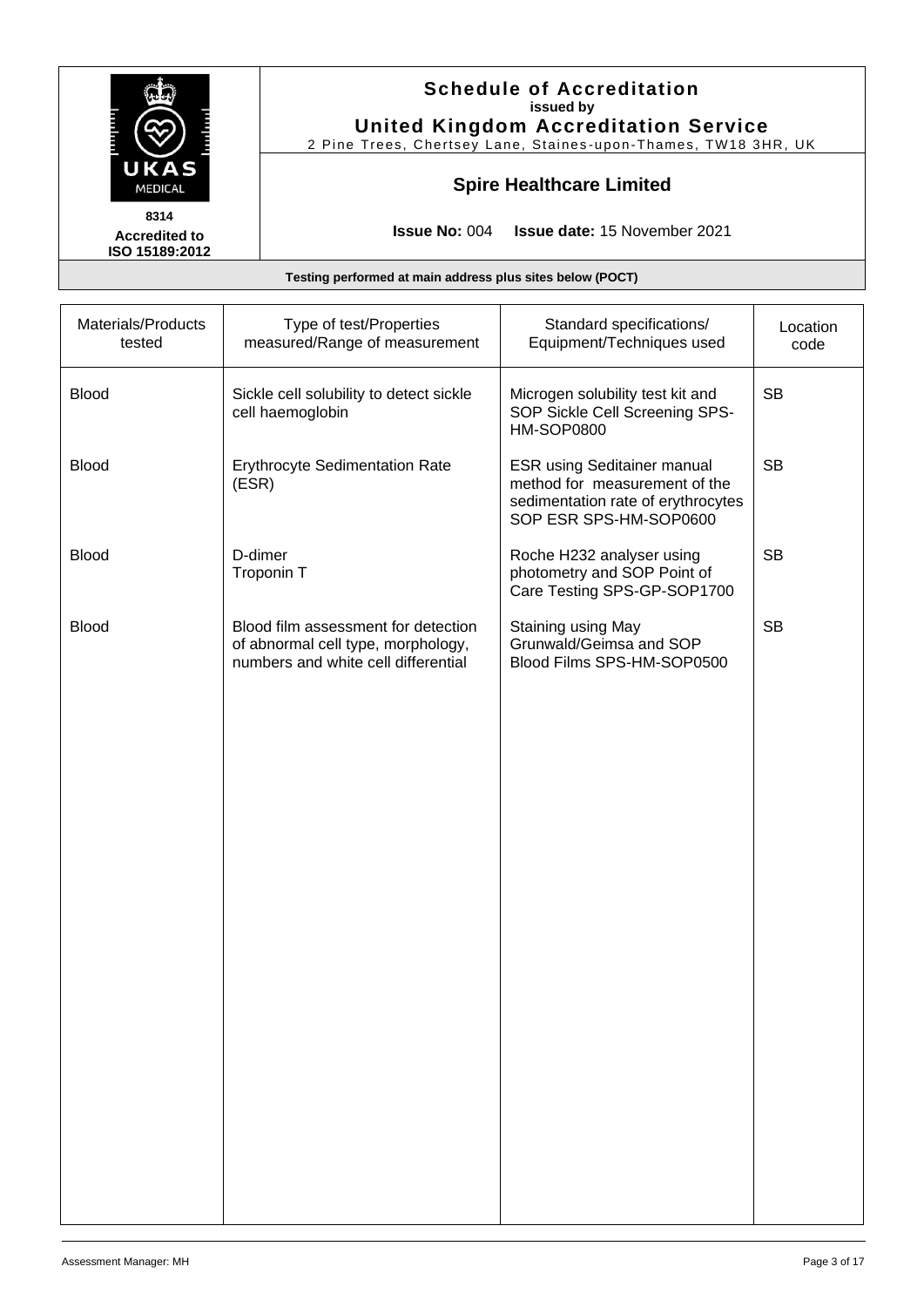|                                        |                                                                            | <b>Schedule of Accreditation</b><br>issued by<br><b>United Kingdom Accreditation Service</b><br>2 Pine Trees, Chertsey Lane, Staines-upon-Thames, TW18 3HR, UK |                                                                                         |                  |  |
|----------------------------------------|----------------------------------------------------------------------------|----------------------------------------------------------------------------------------------------------------------------------------------------------------|-----------------------------------------------------------------------------------------|------------------|--|
| UKAS<br><b>MEDICAL</b><br>8314         |                                                                            | <b>Spire Healthcare Limited</b><br><b>Issue No: 004</b><br>Issue date: 15 November 2021                                                                        |                                                                                         |                  |  |
| <b>Accredited to</b><br>ISO 15189:2012 |                                                                            |                                                                                                                                                                |                                                                                         |                  |  |
|                                        |                                                                            | Testing performed at main address plus sites below (POCT)                                                                                                      |                                                                                         |                  |  |
| Materials/Products<br>tested           |                                                                            | Type of test/Properties<br>measured/Range of measurement                                                                                                       | Standard specifications/<br>Equipment/Techniques used                                   | Location<br>code |  |
| <b>HUMAN BODY</b><br>FLUIDS (cont'd)   |                                                                            | Biochemistry examinations for the<br>purposes of clinical diagnosis (cont'd)                                                                                   | In-house documented procedures<br>based on equipment manuals as<br>relevant             |                  |  |
| Serum, plasma                          |                                                                            | Quantification of the following:                                                                                                                               | Roche Cobas 6000 (c501) using<br>ISE, photometry.<br>SOP Roche Cobas SPS-BC-<br>SOP0100 | <b>SB</b>        |  |
|                                        | Urea<br>Sodium<br>GGT<br><b>HDL</b><br>Albumin<br><b>ALP</b><br><b>ALT</b> | Creatinine (enzymatic)<br>Potassium<br>Chloride<br><b>Total Protein</b><br>Cholesterol<br>Triglycerides<br>Phosphate                                           |                                                                                         |                  |  |

Amylase AST

**Calcium** CK Glucose CRP LDH

Bicarbonate

Magnesium Uric Acid **Gentamicin** HbA1c AFP

Iron

Creatinine Kinase MB Lactate dehydrogenase

Total bilirubin and direct bilirubin

Unsaturated Iron Binding Capacity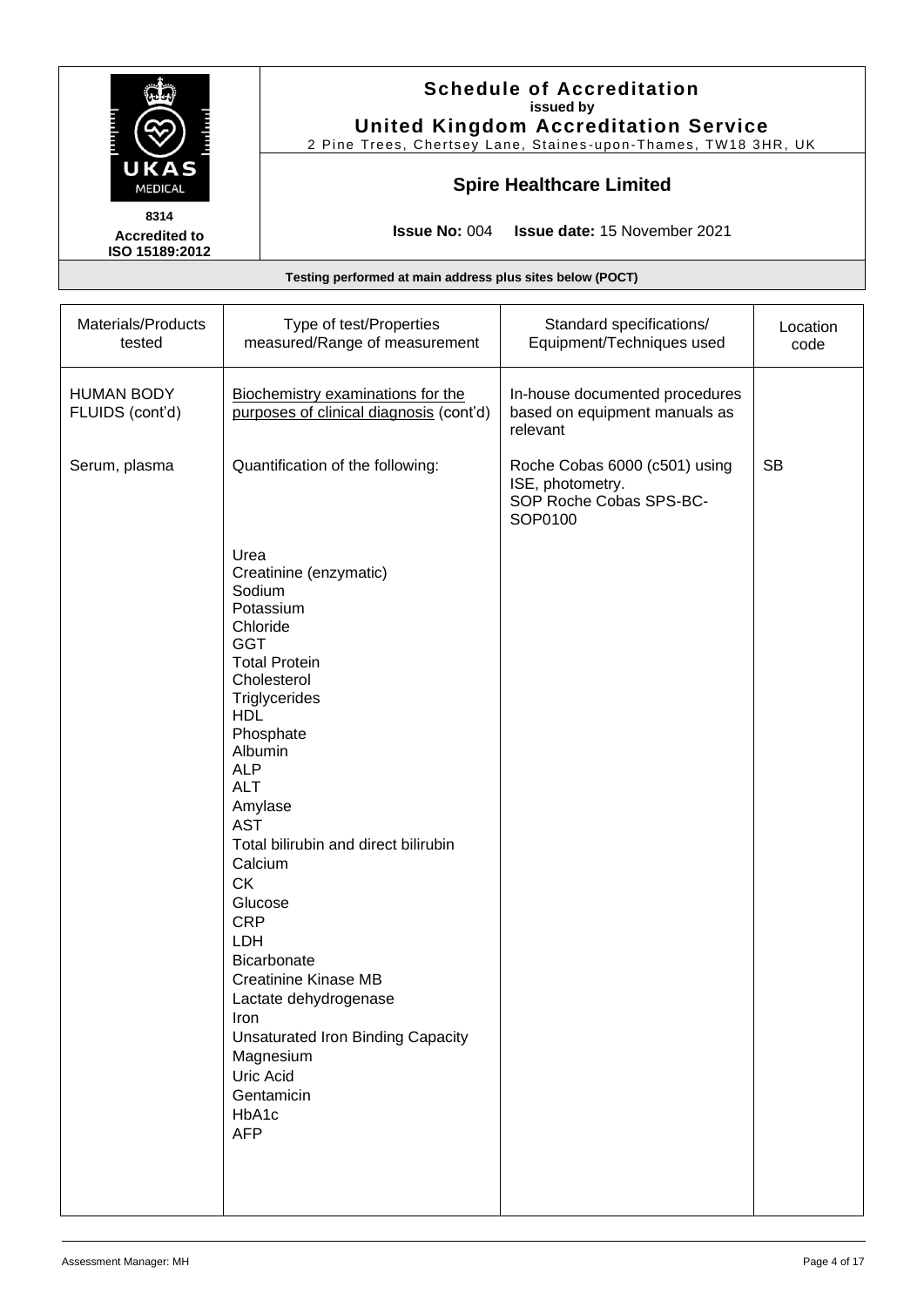| UKAS<br>MEDICAL                                |                                                                                                                                                                                                                                                                                                                                                    |                                                                              | <b>Schedule of Accreditation</b><br>issued by<br><b>United Kingdom Accreditation Service</b><br>2 Pine Trees, Chertsey Lane, Staines-upon-Thames, TW18 3HR, UK |                  |
|------------------------------------------------|----------------------------------------------------------------------------------------------------------------------------------------------------------------------------------------------------------------------------------------------------------------------------------------------------------------------------------------------------|------------------------------------------------------------------------------|----------------------------------------------------------------------------------------------------------------------------------------------------------------|------------------|
|                                                |                                                                                                                                                                                                                                                                                                                                                    |                                                                              | <b>Spire Healthcare Limited</b>                                                                                                                                |                  |
| 8314<br><b>Accredited to</b><br>ISO 15189:2012 |                                                                                                                                                                                                                                                                                                                                                    | <b>Issue No: 004</b>                                                         | Issue date: 15 November 2021                                                                                                                                   |                  |
|                                                |                                                                                                                                                                                                                                                                                                                                                    | Testing performed at main address plus sites below (POCT)                    |                                                                                                                                                                |                  |
| Materials/Products<br>tested                   |                                                                                                                                                                                                                                                                                                                                                    | Type of test/Properties<br>measured/Range of measurement                     | Standard specifications/<br>Equipment/Techniques used                                                                                                          | Location<br>code |
| <b>HUMAN BODY</b><br>FLUIDS (cont'd)           |                                                                                                                                                                                                                                                                                                                                                    | Biochemistry examinations for the<br>purposes of clinical diagnosis (cont'd) | In-house documented procedures<br>based on equipment manuals as<br>relevant                                                                                    |                  |
| Serum, plasma<br>(cont'd)                      | Quantification of the following:<br>(cont'd)                                                                                                                                                                                                                                                                                                       |                                                                              | Roche Cobas 6000 (e601) using<br>competitive or sandwich<br>techniques.<br>SOP Roche Cobas SPS-BC-<br>SOP0100                                                  | <b>SB</b>        |
| Serum                                          | Ca125<br>CA 15.3<br>CA 19.9<br><b>CEA</b><br>Cortisol<br>Oestradiol<br>Ferritin<br>Folate<br><b>PSA/Free PSA</b><br><b>FSH</b><br>LH.<br>FT <sub>3</sub><br>FT4<br><b>TSH</b><br>Insulin<br>Progesterone<br><b>PTH</b><br><b>SHBG</b><br>Testosterone<br>Prolactin<br><b>HCG</b><br>Vitamin B12<br>ProBNP II<br>Vitamin D (total)<br>IgG, IgG, IgM |                                                                              |                                                                                                                                                                |                  |
|                                                |                                                                                                                                                                                                                                                                                                                                                    |                                                                              |                                                                                                                                                                |                  |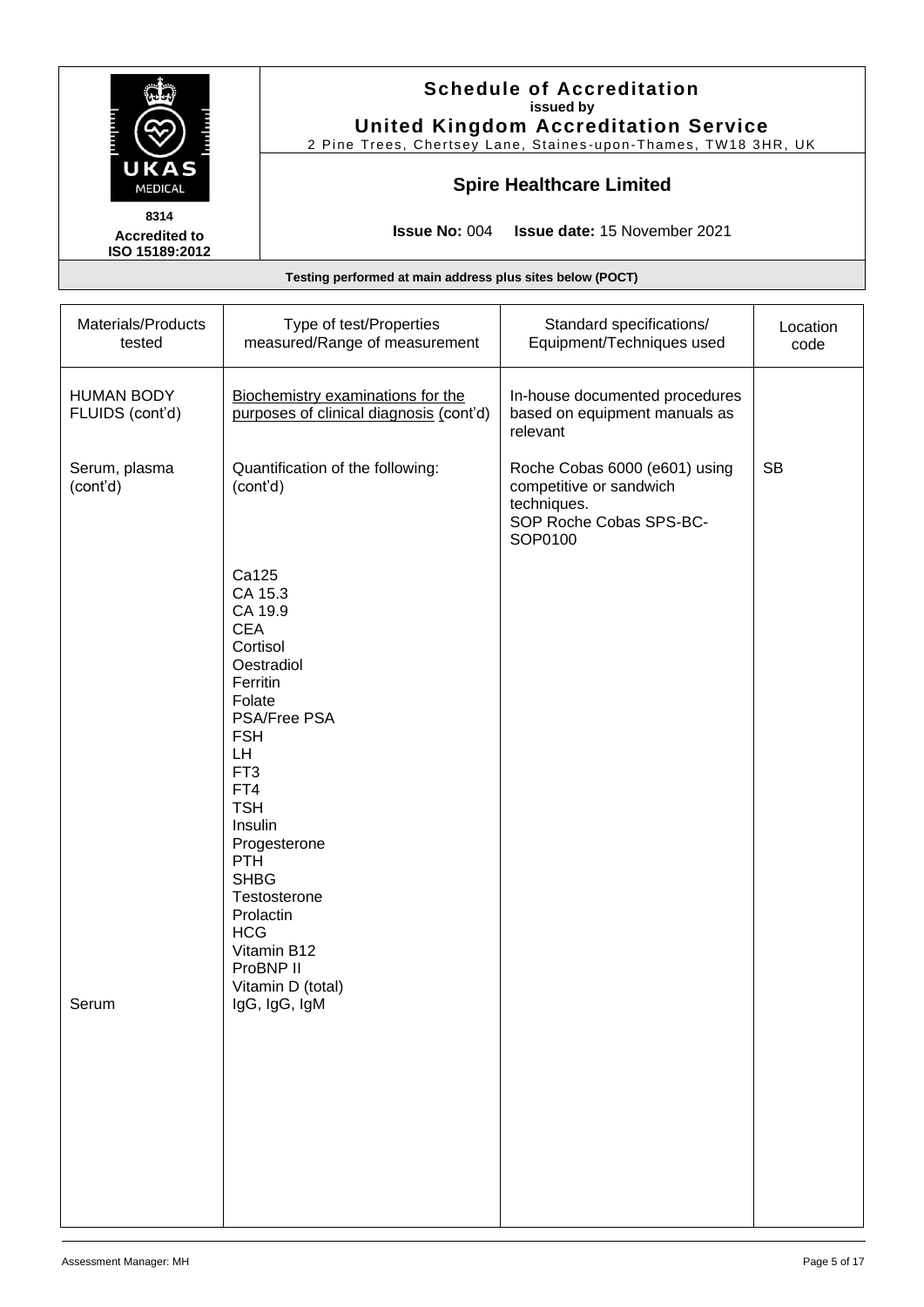| UKAS<br>MEDICAL                                |                | <b>Schedule of Accreditation</b><br>issued by<br><b>United Kingdom Accreditation Service</b><br>2 Pine Trees, Chertsey Lane, Staines-upon-Thames, TW18 3HR, UK                      |                                                                                                        |                  |
|------------------------------------------------|----------------|-------------------------------------------------------------------------------------------------------------------------------------------------------------------------------------|--------------------------------------------------------------------------------------------------------|------------------|
|                                                |                |                                                                                                                                                                                     | <b>Spire Healthcare Limited</b>                                                                        |                  |
| 8314<br><b>Accredited to</b><br>ISO 15189:2012 |                | <b>Issue No: 004</b>                                                                                                                                                                | <b>Issue date: 15 November 2021</b>                                                                    |                  |
|                                                |                | Testing performed at main address plus sites below (POCT)                                                                                                                           |                                                                                                        |                  |
| Materials/Products<br>tested                   |                | Type of test/Properties<br>measured/Range of measurement                                                                                                                            | Standard specifications/<br>Equipment/Techniques used                                                  | Location<br>code |
| <b>HUMAN BODY</b><br>FLUIDS (cont'd)           |                | Biochemistry examinations for the<br>purposes of clinical diagnosis (cont'd)                                                                                                        | In-house documented procedures<br>based on equipment manuals as<br>relevant                            |                  |
|                                                |                |                                                                                                                                                                                     | Roche Cobas 6000 (c501) using<br>ISE, photometry and SOP Roche<br>Cobas<br>SPS-BC-SOP0100              | <b>SB</b>        |
|                                                |                |                                                                                                                                                                                     | Work instruction:<br>Processing of Urine Samples on<br>the Cobas 6000 SPS-BC-CP-<br>WI0101             |                  |
| Urine                                          | Urea<br>Sodium | Creatinine<br>Potassium<br>Chloride<br>Phosphate<br>Amylase<br>Calcium<br>Glucose<br>Magnesium<br>Uric acid                                                                         |                                                                                                        |                  |
| Urine, CSF<br>Serum, plasma                    | eGFR           | Total protein<br>Calculated parameters:<br>Adjusted calcium<br>Globulin<br>LDL cholesterol                                                                                          |                                                                                                        |                  |
| Serum                                          |                | Detection and quantitation of the<br>following abnormal proteins:<br>fractions: alpha1, alpha 2, beta1,<br>beta 2, gamma<br>Immunofixation to type paraproteins<br>kappa and Lambda | Electrophoresis and<br>immunofixation using Hydrasys<br>Scan 2 and Assist Module and<br>SPS-BC-SOP1100 |                  |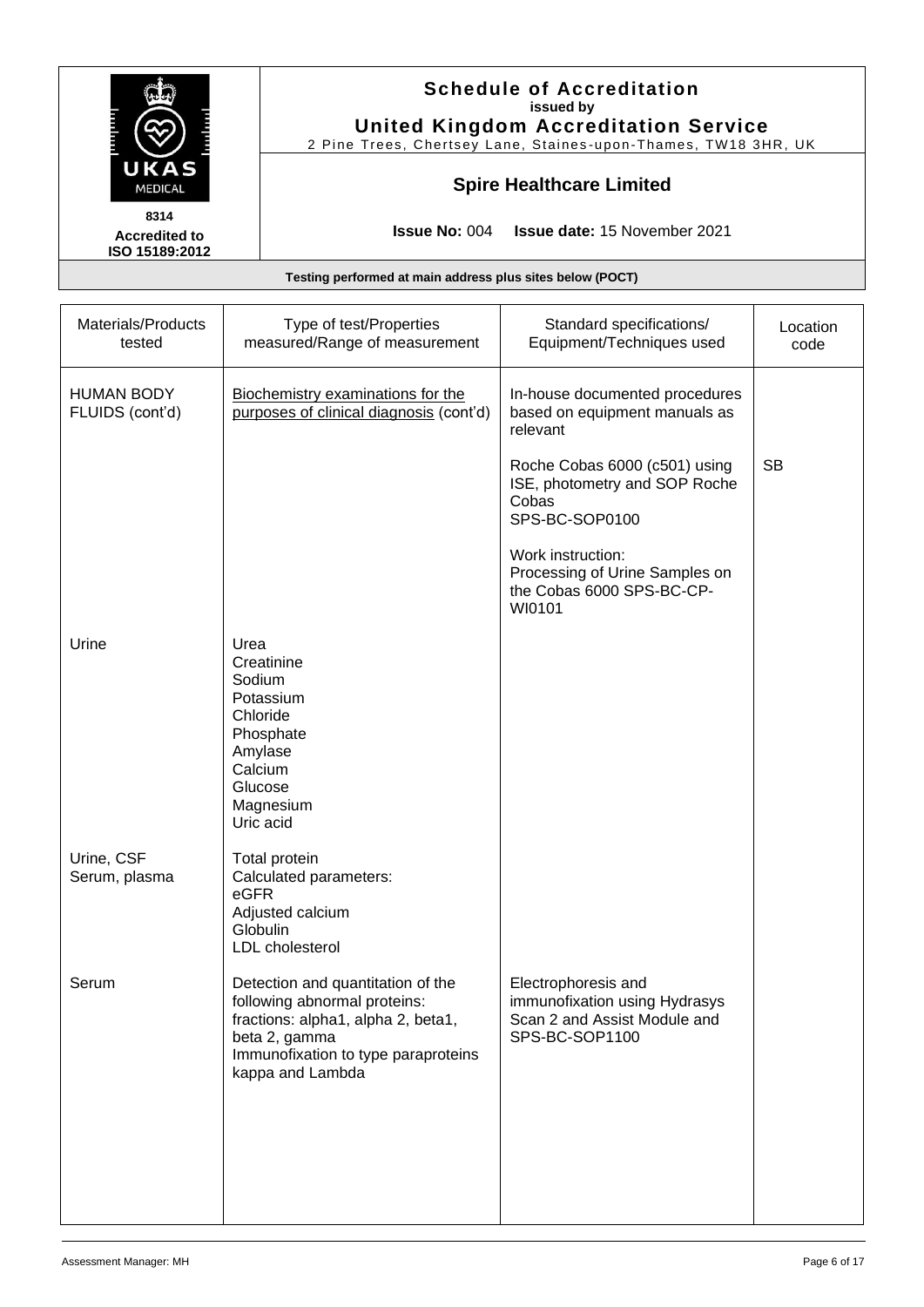|                                                                                                                                                                                            |                                                                                                                                                  | <b>Schedule of Accreditation</b><br>issued by<br><b>United Kingdom Accreditation Service</b><br>2 Pine Trees, Chertsey Lane, Staines-upon-Thames, TW18 3HR, UK                                                                        |                  |
|--------------------------------------------------------------------------------------------------------------------------------------------------------------------------------------------|--------------------------------------------------------------------------------------------------------------------------------------------------|---------------------------------------------------------------------------------------------------------------------------------------------------------------------------------------------------------------------------------------|------------------|
| UKAS<br><b>MEDICAL</b>                                                                                                                                                                     |                                                                                                                                                  | <b>Spire Healthcare Limited</b>                                                                                                                                                                                                       |                  |
| 8314<br><b>Accredited to</b><br>ISO 15189:2012                                                                                                                                             | <b>Issue No: 004</b>                                                                                                                             | <b>Issue date: 15 November 2021</b>                                                                                                                                                                                                   |                  |
|                                                                                                                                                                                            | Testing performed at main address plus sites below (POCT)                                                                                        |                                                                                                                                                                                                                                       |                  |
| Materials/Products<br>tested                                                                                                                                                               | Type of test/Properties<br>measured/Range of measurement                                                                                         | Standard specifications/<br>Equipment/Techniques used                                                                                                                                                                                 | Location<br>code |
| <b>HUMAN BODY</b><br><b>TISSUES</b>                                                                                                                                                        | Microbiology examinations for the<br>purpose of clinical diagnosis                                                                               | In-house documented methods<br>based on related PHE UK<br><b>Standards for Microbiology</b><br>Investigations (SMI's),<br>incorporating manufacturers'<br>instructions where relevant                                                 |                  |
| Swabs from Ear,<br>Eye, Nose, Throat,<br>Mouth, Skin,<br>wounds, genitals.<br>Exudates, pus,<br>corneal scrapes,<br>IUCD, tips,<br>indwelling cannulae<br>and catheters<br>Tissue and bone | Microscopic examination and<br>isolation and characterisation of<br>micro-organisms of clinical<br>significance including bacterial<br>vaginosis | Manual culture methods<br>SPS-MI-SOP0200<br>Gram stain slide examination for<br>detection of microorganisms and<br>bacterial vaginosis as appropriate<br>using light microscopy<br>SPS-MI-SOP0200<br>SPS-MI-SOP0800<br>SPS-MI-SOP0500 | <b>SB</b>        |
| Fluid<br>Nasal and groin<br>swabs and swabs /<br>specimens from<br>other body sites                                                                                                        | MRSA/ MSSA screening, isolation<br>and characterisation                                                                                          | SPS-MI-SOP0500<br>Chromogenic agar and routine<br>culture methods<br>SPS-MI-SOP0200                                                                                                                                                   | <b>SB</b>        |
| Rectal swabs and<br>faeces                                                                                                                                                                 | Carbapenemase-Producing<br>Enterobacteriaceae screening,<br>isolation and characterisation                                                       |                                                                                                                                                                                                                                       | <b>SB</b>        |
| Low vaginal and<br>rectal swabs                                                                                                                                                            | Group B Streptococcus screening,<br>isolation and characterisation                                                                               | Manual methods using SPS-MI-<br>SOP0200                                                                                                                                                                                               | <b>SB</b>        |
| Faeces                                                                                                                                                                                     | Isolation and characterisation of<br>enteric pathogens                                                                                           | Manual culture methods<br>SPS-MI-SOP0300                                                                                                                                                                                              | <b>SB</b>        |
| Faeces                                                                                                                                                                                     | Detection of Cryptosporidia                                                                                                                      | Modified of Ziehl Neelsen stain<br>and light microscopy, SPS-MI-<br>SOP0800                                                                                                                                                           | <b>SB</b>        |
| Faeces                                                                                                                                                                                     | Detection of C.difficile GDH and<br>C.difficile toxin A & B                                                                                      | Alere Techlab C diff Quik Chek<br>Complete. Rapid membrane<br>enzyme immunoassay. SPS-MI-<br>SOP0300                                                                                                                                  | <b>SB</b>        |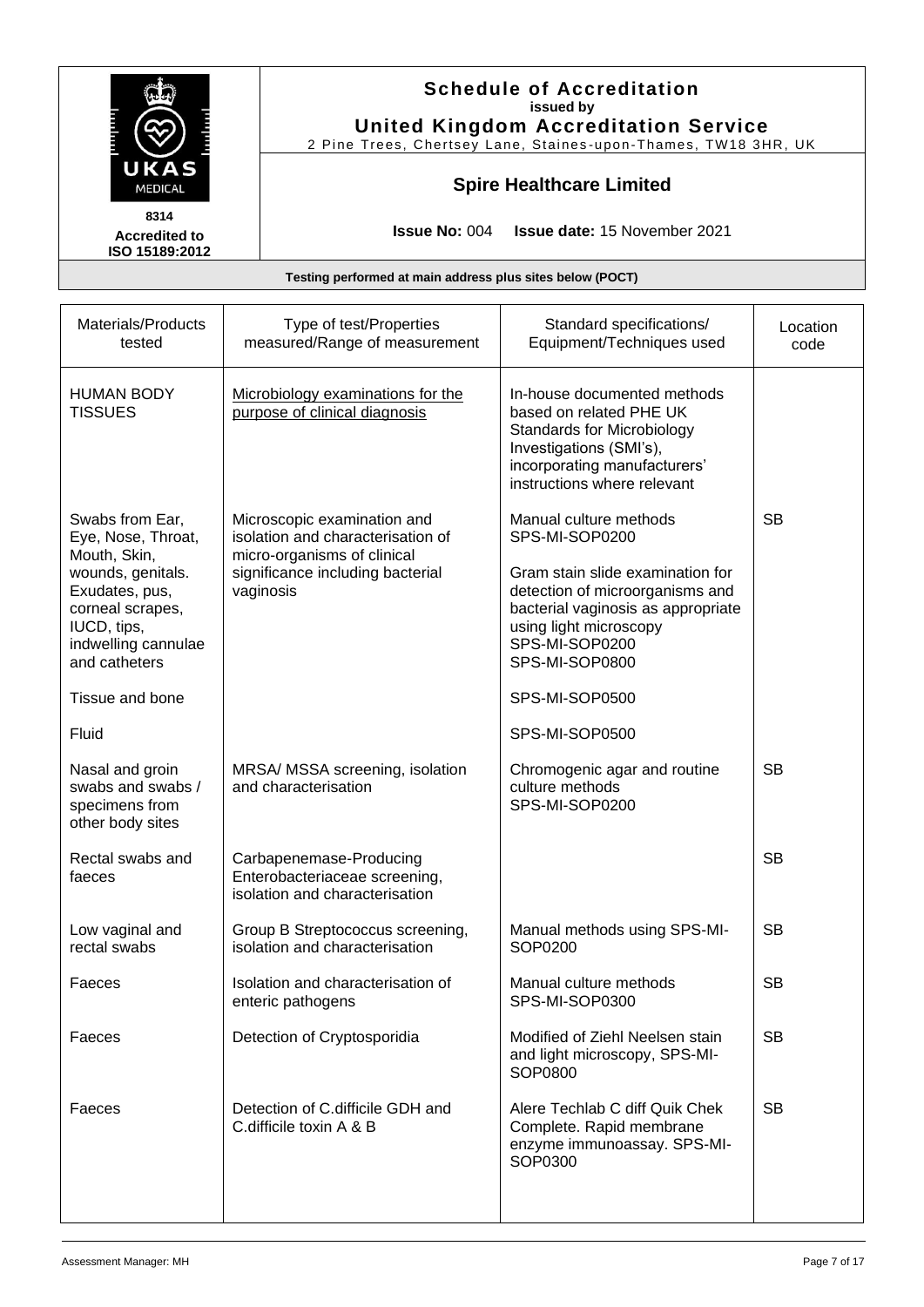|                                                |  |                                                                             | <b>Schedule of Accreditation</b><br>issued by<br><b>United Kingdom Accreditation Service</b><br>2 Pine Trees, Chertsey Lane, Staines-upon-Thames, TW18 3HR, UK |                  |
|------------------------------------------------|--|-----------------------------------------------------------------------------|----------------------------------------------------------------------------------------------------------------------------------------------------------------|------------------|
| UKAS<br><b>MEDICAL</b>                         |  | <b>Spire Healthcare Limited</b>                                             |                                                                                                                                                                |                  |
| 8314<br><b>Accredited to</b><br>ISO 15189:2012 |  |                                                                             | <b>Issue No: 004 Issue date: 15 November 2021</b>                                                                                                              |                  |
|                                                |  | Testing performed at main address plus sites below (POCT)                   |                                                                                                                                                                |                  |
| Materials/Products<br>tested                   |  | Type of test/Properties<br>measured/Range of measurement                    | Standard specifications/<br>Equipment/Techniques used                                                                                                          | Location<br>code |
| <b>HUMAN BODY</b><br>TISSUES cont'd            |  | Microbiology examinations for the<br>purpose of clinical diagnosis (cont'd) | In-house documented methods<br>based on related PHE UK<br>Ctondordo for Miorobiologu                                                                           |                  |

| TISSUES cont'd                                                                                                      | purpose of clinical diagnosis (cont'd)                                                                                                                                             | based on related PHE UK<br><b>Standards for Microbiology</b><br>Investigations (SMI's),<br>incorporating manufacturers'<br>instructions where relevant |           |
|---------------------------------------------------------------------------------------------------------------------|------------------------------------------------------------------------------------------------------------------------------------------------------------------------------------|--------------------------------------------------------------------------------------------------------------------------------------------------------|-----------|
| Urine                                                                                                               | Cell enumeration of white blood cells,<br>red blood cells, casts, epithelial<br>cellsand culture, isolation and<br>characterisation of micro-organisms<br>of clinical significance | Manual culture methods<br>SPS-MI-SOP0400<br>Manual light microscopy<br>Immune Systems Fastread 102<br>counting chambers.<br>SPS-MI-SOP0400             | <b>SB</b> |
| CSF, body fluids,<br>blood                                                                                          | Culture, isolation and<br>characterisation of micro-organisms<br>of clinical significance                                                                                          | Manual culture methods<br>SPS-MI-SOP0500<br>BD BACTEC FX40 for automated<br>blood culture and sterile fluid<br>enrichment<br>SPS-MI-SOP0500            | <b>SB</b> |
| Fluid and CSF                                                                                                       | Cell enumeration of red and white<br>blood cells                                                                                                                                   | Manual cell count using light<br>microscopy.<br>Immune Systems Fastread 102<br>counting chambers<br>SPS-MI-SOP0500                                     | <b>SB</b> |
| Sputum, Bronchio-<br>alveolar lavage<br>(BAL), sinus<br>aspirates, antral<br>washouts                               | Culture, isolation and<br>characterisation of micro-organisms<br>of clinical significance                                                                                          | Manual culture methods<br>SPS-MI-SOP0600                                                                                                               | <b>SB</b> |
| Various specimens<br>such as blood,<br>fluids, pus, tissue.<br><b>Bacterial isolates</b><br>from culture<br>methods | Detection of Gram positive and<br>Gram-negative bacteria                                                                                                                           | Manual staining using crystal<br>violet, Gram's lodine and Carbol<br>Fuchsin SPS-MI-SOP0800                                                            | <b>SB</b> |
|                                                                                                                     |                                                                                                                                                                                    |                                                                                                                                                        |           |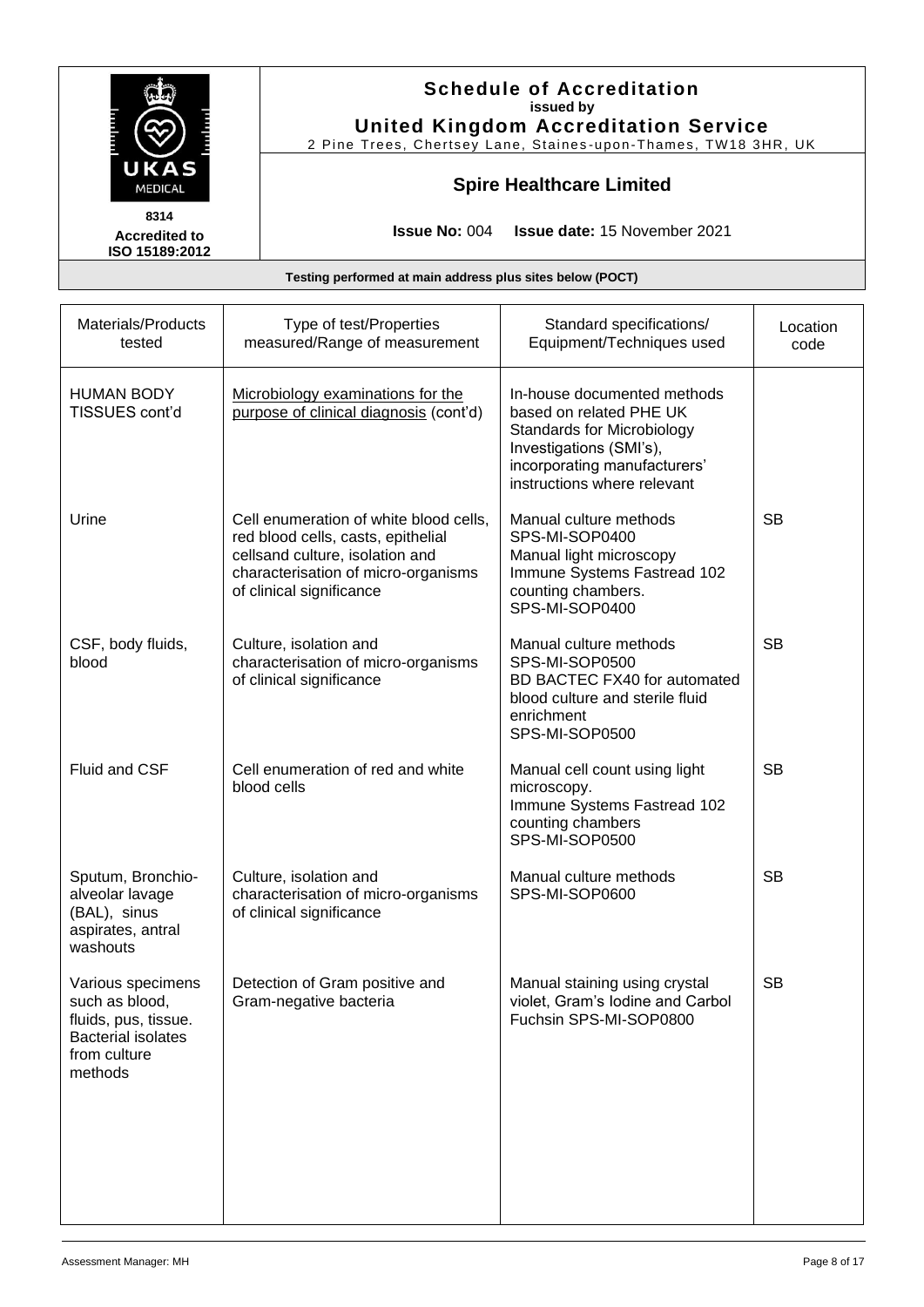| UKAS<br><b>MEDICAL</b>                                             |  | <b>Schedule of Accreditation</b><br>issued by<br><b>United Kingdom Accreditation Service</b><br>2 Pine Trees, Chertsey Lane, Staines-upon-Thames, TW18 3HR, UK<br><b>Spire Healthcare Limited</b> |                                                                                                                                                                                                                                                                                                                                                                                                                                       |                  |  |
|--------------------------------------------------------------------|--|---------------------------------------------------------------------------------------------------------------------------------------------------------------------------------------------------|---------------------------------------------------------------------------------------------------------------------------------------------------------------------------------------------------------------------------------------------------------------------------------------------------------------------------------------------------------------------------------------------------------------------------------------|------------------|--|
|                                                                    |  |                                                                                                                                                                                                   |                                                                                                                                                                                                                                                                                                                                                                                                                                       |                  |  |
|                                                                    |  | Testing performed at main address plus sites below (POCT)                                                                                                                                         |                                                                                                                                                                                                                                                                                                                                                                                                                                       |                  |  |
| Materials/Products<br>tested                                       |  | Type of test/Properties<br>measured/Range of measurement                                                                                                                                          | Standard specifications/<br>Equipment/Techniques used                                                                                                                                                                                                                                                                                                                                                                                 | Location<br>code |  |
| <b>HUMAN BODY</b><br>TISSUES (cont'd)                              |  | Microbiology examinations for the<br>purpose of clinical diagnosis (cont'd)                                                                                                                       | In-house documented methods<br>based on related PHE UK<br><b>Standards for Microbiology</b><br>Investigations (SMI's),<br>incorporating manufacturers'<br>instructions where relevant                                                                                                                                                                                                                                                 |                  |  |
| <b>Bacterial isolates</b><br>obtained from agar<br>culture methods |  | Antimicrobial susceptibility testing<br>and resistance mechanisms                                                                                                                                 | Biomerieux Vitek 2 Compact for<br>automated antimicrobial<br>susceptibility testing<br>SPS-MI-SOP0800<br>Manual antibiotic disc diffusion<br>susceptibility testing using Oxoid<br>antibiotic discs and Liofilchem<br>gradient MIC strips using SPS-<br><b>MI-SOP0800</b><br>Following the EUCAST method<br>and clinical breakpoints.<br>Oxoid PBP2 latex test using SPS-<br><b>MI-SOP0800</b><br>Mastdiscs ID and SPS-MI-<br>SOP0800 | <b>SB</b>        |  |
|                                                                    |  | Identification of bacteria                                                                                                                                                                        | <b>Biomerieux Vitek 2 Compact</b><br>using SPS-MI-SOP-0800<br>Manual methods using SPS-MI-<br>SOP0800<br>Catalase test, chemical reaction<br>Oxidase test, chemical reaction<br>Tube coagulase agglutination<br>DNAse agar Methyl Green agar<br>Urease test, chemical reaction                                                                                                                                                        | <b>SB</b>        |  |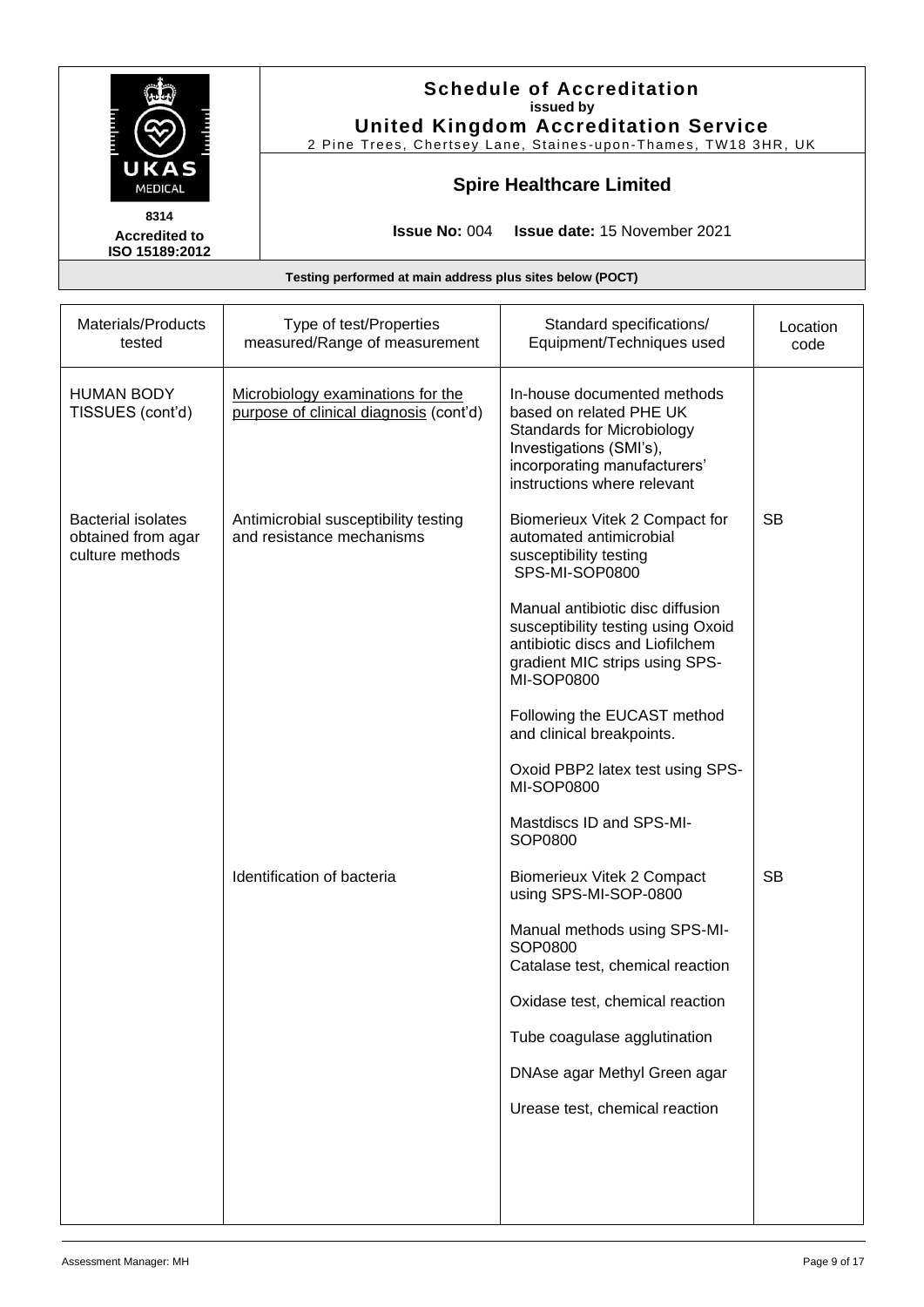|                                                                                |                                                                             | <b>Schedule of Accreditation</b><br>issued by<br><b>United Kingdom Accreditation Service</b><br>2 Pine Trees, Chertsey Lane, Staines-upon-Thames, TW18 3HR, UK                        |                  |  |  |  |
|--------------------------------------------------------------------------------|-----------------------------------------------------------------------------|---------------------------------------------------------------------------------------------------------------------------------------------------------------------------------------|------------------|--|--|--|
| UKAS<br>MEDICAL                                                                |                                                                             | <b>Spire Healthcare Limited</b>                                                                                                                                                       |                  |  |  |  |
| 8314<br><b>Accredited to</b><br>ISO 15189:2012                                 |                                                                             | Issue date: 15 November 2021<br><b>Issue No: 004</b>                                                                                                                                  |                  |  |  |  |
|                                                                                | Testing performed at main address plus sites below (POCT)                   |                                                                                                                                                                                       |                  |  |  |  |
| Materials/Products<br>tested                                                   | Type of test/Properties<br>measured/Range of measurement                    | Standard specifications/<br>Equipment/Techniques used                                                                                                                                 | Location<br>code |  |  |  |
| <b>HUMAN BODY</b><br>TISSUES (cont'd)                                          | Microbiology examinations for the<br>purpose of clinical diagnosis (cont'd) | In-house documented methods<br>based on related PHE UK<br><b>Standards for Microbiology</b><br>Investigations (SMI's),<br>incorporating manufacturers'<br>instructions where relevant |                  |  |  |  |
| <b>Bacterial isolates</b><br>obtained from agar<br>culture methods<br>(cont'd) | Identification of bacteria (cont'd)                                         | Manual methods using SPS-MI-<br>SOP0800<br>Bile aesculin, chemical reaction                                                                                                           | <b>SB</b>        |  |  |  |
|                                                                                |                                                                             | Beta lactamase using nitrocefin<br>disc                                                                                                                                               |                  |  |  |  |
|                                                                                |                                                                             | X&V discs, growth enhancement                                                                                                                                                         |                  |  |  |  |
|                                                                                |                                                                             | Optochin, growth inhibitor<br>Enteric serology, slide                                                                                                                                 |                  |  |  |  |
|                                                                                |                                                                             | agglutination<br>Staph latex agglutination, Pro-lab<br>Staph kit                                                                                                                      |                  |  |  |  |
|                                                                                |                                                                             | Strep grouping using Prolex Strep<br>grouping kit                                                                                                                                     |                  |  |  |  |
|                                                                                |                                                                             | E coli O157 using Prolex E. coli<br>O157 latex kit                                                                                                                                    |                  |  |  |  |
|                                                                                |                                                                             |                                                                                                                                                                                       |                  |  |  |  |
|                                                                                |                                                                             |                                                                                                                                                                                       |                  |  |  |  |
|                                                                                |                                                                             |                                                                                                                                                                                       |                  |  |  |  |
|                                                                                |                                                                             |                                                                                                                                                                                       |                  |  |  |  |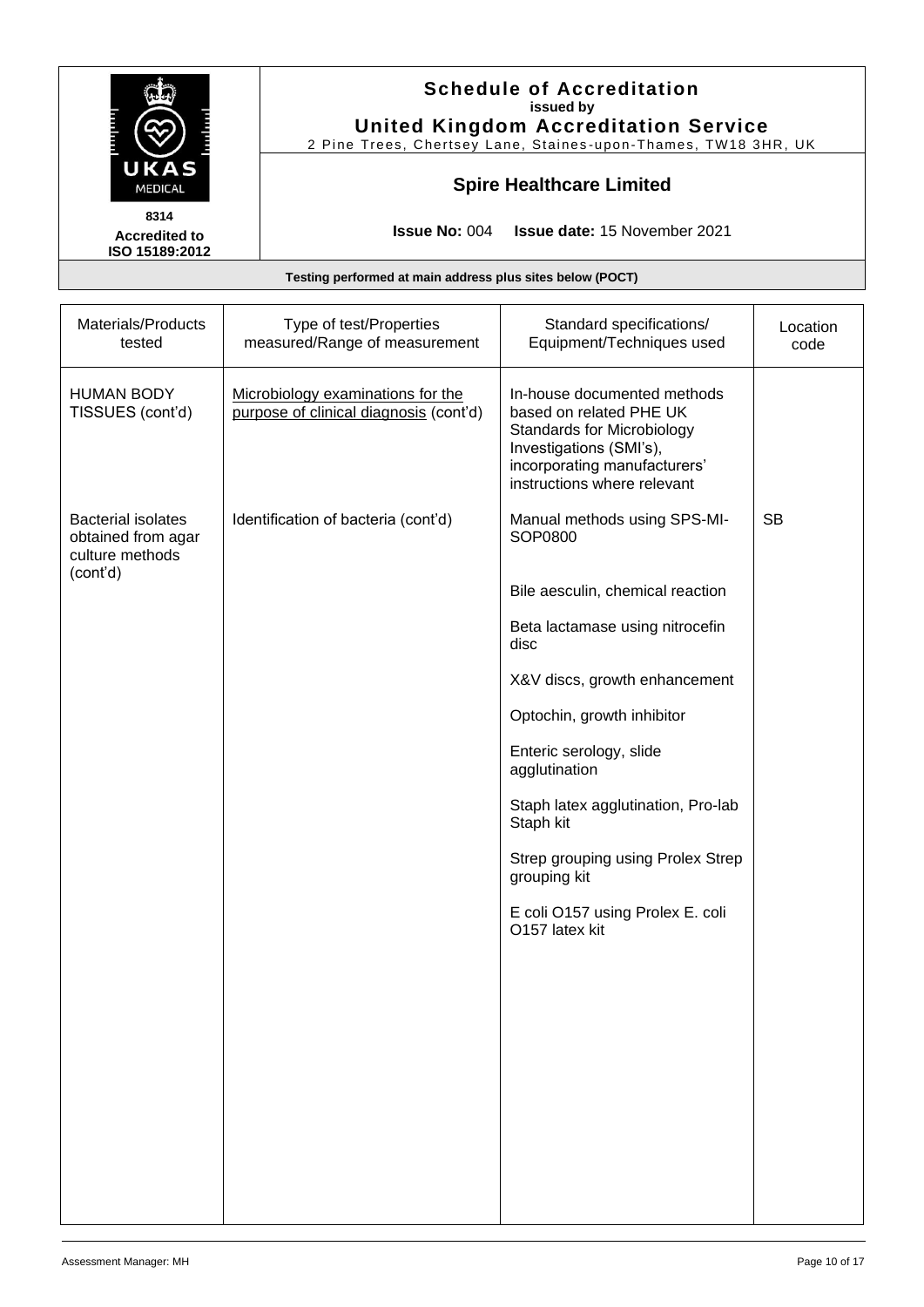|                                                                          |                                                                                                                                                                                                                                                                                                                                                                                                                                                         | <b>Schedule of Accreditation</b><br>issued by<br><b>United Kingdom Accreditation Service</b><br>2 Pine Trees, Chertsey Lane, Staines-upon-Thames, TW18 3HR, UK |                   |  |  |  |
|--------------------------------------------------------------------------|---------------------------------------------------------------------------------------------------------------------------------------------------------------------------------------------------------------------------------------------------------------------------------------------------------------------------------------------------------------------------------------------------------------------------------------------------------|----------------------------------------------------------------------------------------------------------------------------------------------------------------|-------------------|--|--|--|
| UKAS<br>MEDICAL                                                          |                                                                                                                                                                                                                                                                                                                                                                                                                                                         | <b>Spire Healthcare Limited</b>                                                                                                                                |                   |  |  |  |
| 8314<br><b>Accredited to</b><br>ISO 15189:2012                           | <b>Issue No: 004</b>                                                                                                                                                                                                                                                                                                                                                                                                                                    | Issue date: 15 November 2021                                                                                                                                   |                   |  |  |  |
|                                                                          | Testing performed at main address plus sites below (POCT)                                                                                                                                                                                                                                                                                                                                                                                               |                                                                                                                                                                |                   |  |  |  |
| Materials/Products<br>tested                                             | Type of test/Properties<br>measured/Range of measurement                                                                                                                                                                                                                                                                                                                                                                                                | Standard specifications/<br>Equipment/Techniques used                                                                                                          | Location<br>code  |  |  |  |
| Combined<br>Nasopharyngeal &<br>Oropharyngeal<br>(Nose & Throat)<br>Swab | Sampling with subsequent:<br>a) testing at a laboratory<br>accredited to ISO<br>15189:20212or ISO<br>17025:2017 and who is<br>listed on the DHSC<br>approved list for the testing<br>performed for general<br>population testing of SARS-<br>CoV-2 virus RNA using<br>molecular methods<br>b) In-house detection of<br>SARS-CoV-2 nucleocapsid<br>antigen (see below)<br>c) Point of care testing for<br>Detection of SARS-Cov-2<br>antigen (see below) | In house method based on PHE<br>Guidance for COVID-19 Sampling<br>for testing purposes                                                                         | See<br>appendix 1 |  |  |  |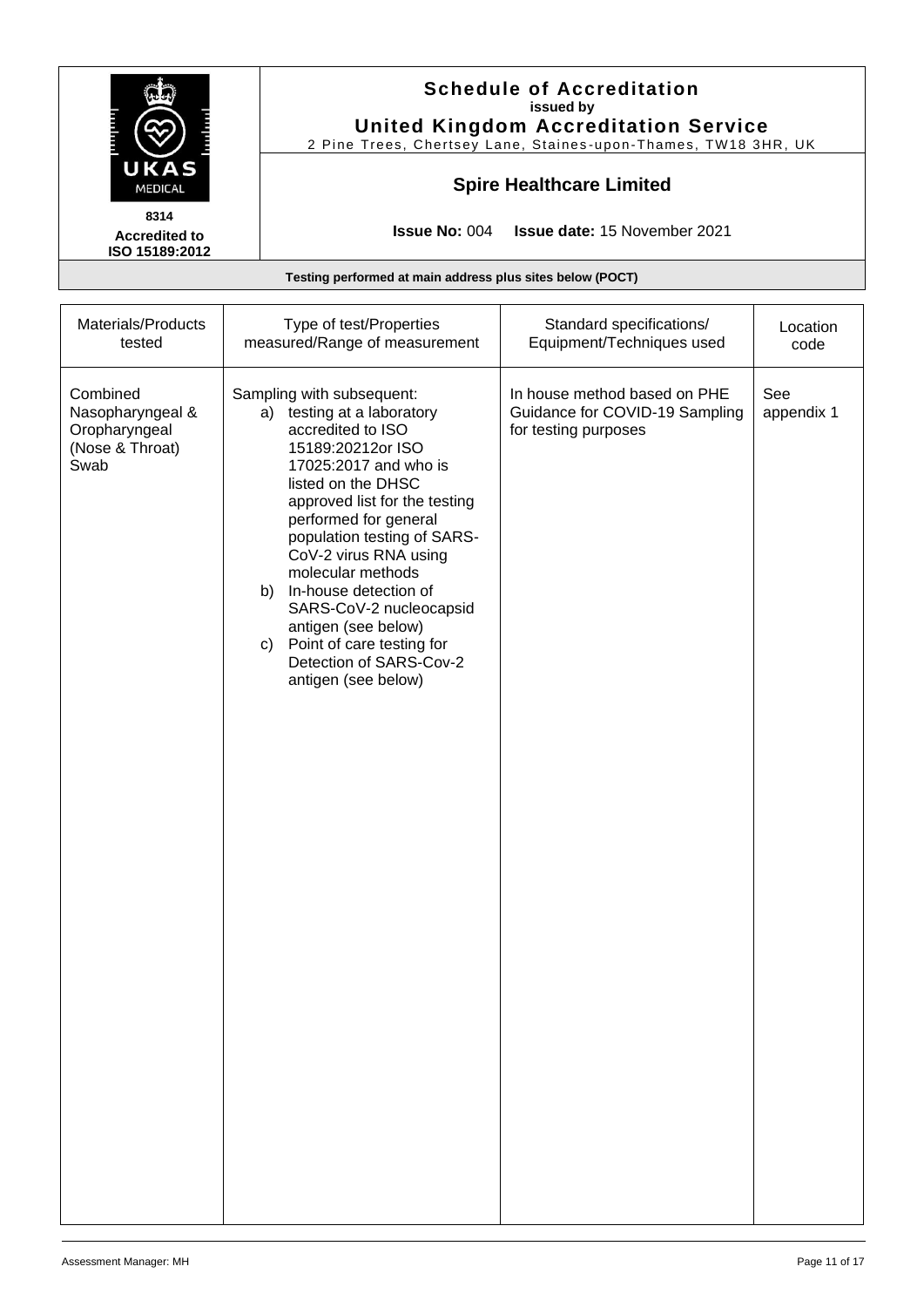|                                                                      |                                                                           | <b>Schedule of Accreditation</b><br>issued by<br><b>United Kingdom Accreditation Service</b><br>2 Pine Trees, Chertsey Lane, Staines-upon-Thames, TW18 3HR, UK |                  |  |  |
|----------------------------------------------------------------------|---------------------------------------------------------------------------|----------------------------------------------------------------------------------------------------------------------------------------------------------------|------------------|--|--|
| UKAS<br><b>Spire Healthcare Limited</b><br><b>MEDICAL</b><br>8314    |                                                                           |                                                                                                                                                                |                  |  |  |
| <b>Accredited to</b><br>ISO 15189:2012                               | <b>Issue No: 004</b>                                                      | <b>Issue date: 15 November 2021</b>                                                                                                                            |                  |  |  |
| Testing performed at main address plus sites below (POCT)            |                                                                           |                                                                                                                                                                |                  |  |  |
| Materials/Products<br>tested                                         | Type of test/Properties<br>measured/Range of measurement                  | Standard specifications/<br>Equipment/Techniques used                                                                                                          | Location<br>code |  |  |
|                                                                      | Virology examination procedures for<br>the purposes of clinical diagnosis | Documented in house methods<br>including DHSC requirements for<br>private providers of Covid-19<br>testing, to include:<br>• General Population<br>Testing     |                  |  |  |
| Combined<br>Nasopharyngeal and<br>oropharyngeal<br>(Nose and Throat) | Detection of SARS-CoV-2<br>nucleocapsid antigen                           | <b>VITROS Immunodiagnostics</b><br>Products SARS-CoV-2 Antigen<br>test on the VITROS XT 7600<br>system<br>000 DO 0001000                                       | <b>SB</b>        |  |  |

| Materials/Products<br>tested                                                                              | Type of test/Properties<br>measured/Range of measurement                                              | Standard specifications/<br>Equipment/Techniques used                                                                                                                  | Location<br>code  |
|-----------------------------------------------------------------------------------------------------------|-------------------------------------------------------------------------------------------------------|------------------------------------------------------------------------------------------------------------------------------------------------------------------------|-------------------|
|                                                                                                           | Virology examination procedures for<br>the purposes of clinical diagnosis                             | Documented in house methods<br>including DHSC requirements for<br>private providers of Covid-19<br>testing, to include:<br>• General Population<br>Testing             |                   |
| Combined<br>Nasopharyngeal and<br>oropharyngeal<br>(Nose and Throat)<br>Swab in viral<br>transport medium | Detection of SARS-CoV-2<br>nucleocapsid antigen                                                       | <b>VITROS Immunodiagnostics</b><br>Products SARS-CoV-2 Antigen<br>test on the VITROS XT 7600<br>system<br>SPS-BC-SOP1000                                               | <b>SB</b>         |
|                                                                                                           | Provision of Point of Care testing in<br>accordance with ISO 22870: 2016<br>related to the following: | In house documented methods<br>incorporating manufacturers'<br>instructions where relevant                                                                             |                   |
| Combined<br>Nasopharyngeal &<br>Oropharyngeal<br>(Nose & Throat)<br>Swab                                  | Detection of SARS-Cov-2 antigen                                                                       | Siemens Clinitest SARS-CoV-2<br>rapid antigen test (LFT)                                                                                                               | See<br>appendix 1 |
|                                                                                                           | Histopathology examinations for the<br>purposes of clinical diagnosis                                 | In-house documented procedures<br>based on equipment manual as<br>relevant                                                                                             |                   |
| Formalin fixed<br>tissues                                                                                 | Preparation and examination to<br>identify or exclude morphological and<br>cytological abnormalities  | Macroscopic and microscopic<br>examination using in-house<br>procedures in conjunction with<br>manufacturer's instructions where<br>relevant for the following methods |                   |
|                                                                                                           |                                                                                                       | Macroanalysis and dissection<br>using SOP SPS-HT-SOP-0200                                                                                                              | <b>SB</b>         |
|                                                                                                           |                                                                                                       | Tissue processing:<br>Automated method using Leica<br>ASP3005 Tissue Processor and<br>SOP SPS-HT-SOP-0300                                                              | <b>SB</b>         |
|                                                                                                           |                                                                                                       |                                                                                                                                                                        |                   |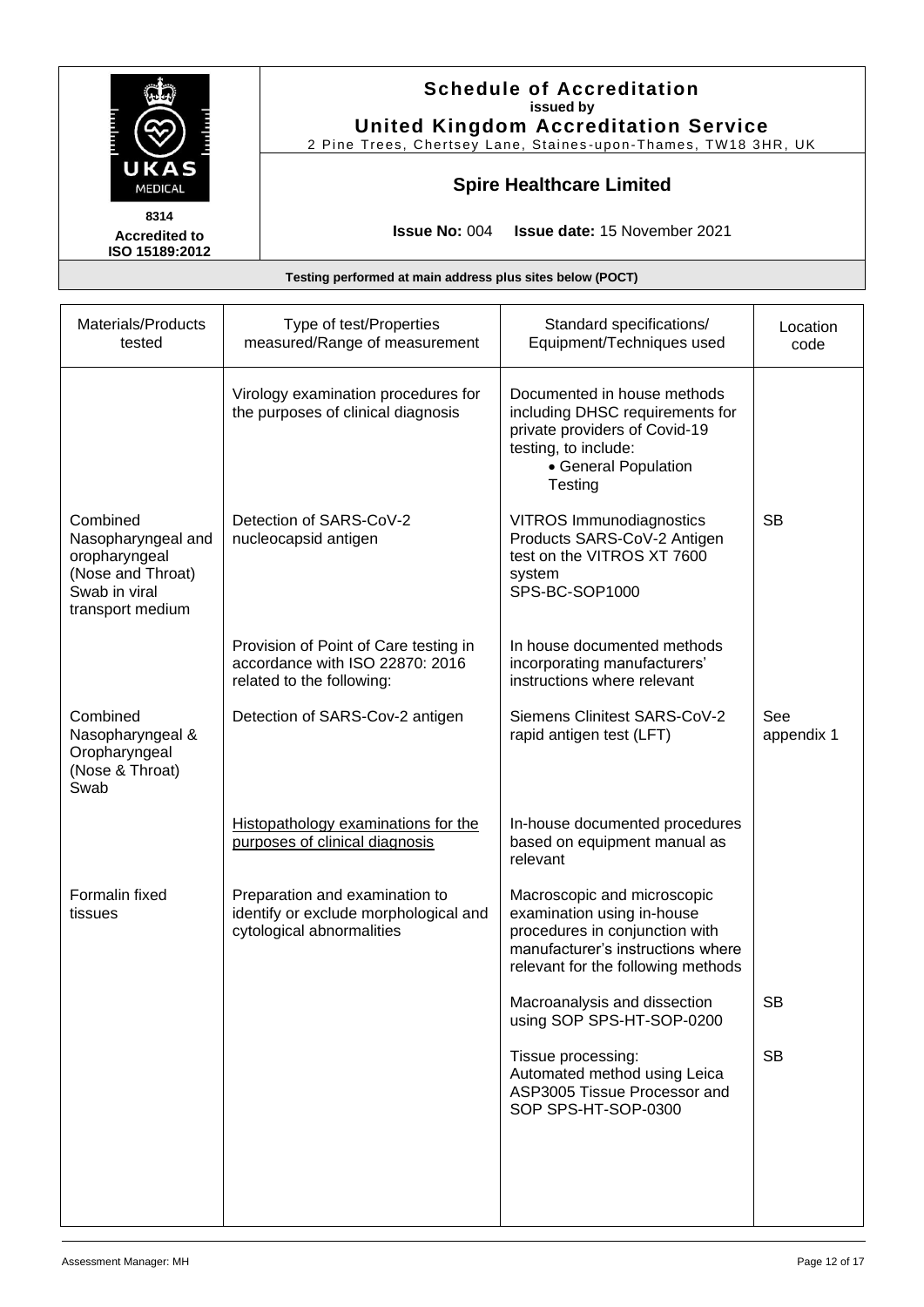| UKA<br>MEDICAL<br>8314<br><b>Accredited to</b><br>ISO 15189:2012 |                                                                                                               | <b>Issue No: 004</b>                                              | <b>Schedule of Accreditation</b><br>issued by<br><b>United Kingdom Accreditation Service</b><br>2 Pine Trees, Chertsey Lane, Staines-upon-Thames, TW18 3HR, UK<br><b>Spire Healthcare Limited</b><br><b>Issue date: 15 November 2021</b> |                  |
|------------------------------------------------------------------|---------------------------------------------------------------------------------------------------------------|-------------------------------------------------------------------|------------------------------------------------------------------------------------------------------------------------------------------------------------------------------------------------------------------------------------------|------------------|
|                                                                  |                                                                                                               | Testing performed at main address plus sites below (POCT)         |                                                                                                                                                                                                                                          |                  |
| Materials/Products<br>tested                                     |                                                                                                               | Type of test/Properties<br>measured/Range of measurement          | Standard specifications/<br>Equipment/Techniques used                                                                                                                                                                                    | Location<br>code |
| HUMAN BODY<br>TISSUES (cont'd)                                   | Histopathology examinations for the<br>purpose of clinical diagnosis (cont'd)                                 |                                                                   | In-house documented procedures<br>based on equipment manuals as<br>relevant                                                                                                                                                              |                  |
| Formalin fixed<br>tissues (cont'd)                               | Preparation and examination to<br>identify or exclude morphological and<br>cytological abnormalities (cont'd) |                                                                   | Macroscopic and microscopic<br>examination using in-house<br>procedures in conjunction with<br>manufacturer's instructions where<br>relevant for the following methods                                                                   | <b>SB</b>        |
|                                                                  |                                                                                                               |                                                                   | Paraffin was tissue embedding<br>Manual method using SOP SPS-<br><b>HT-SOP-0400</b>                                                                                                                                                      | <b>SB</b>        |
|                                                                  |                                                                                                               |                                                                   | Microtomy using SOP SPS-HT-<br>SOP0500                                                                                                                                                                                                   | <b>SB</b>        |
| Formalin fixed<br>paraffin embedded<br>(FFPE) tissue             |                                                                                                               | Basophilic and eosinophilic tissue<br>structures                  | Haematoxylin and Eosin staining<br>using Leica ST4040 stainer and<br>SOP SPS-HT-SOP-600                                                                                                                                                  | <b>SB</b>        |
| Stained slides from<br>tissue above                              |                                                                                                               | Examination to identify or exclude<br>morphological abnormalities | Microscopic examination and<br>reporting using in-house<br>procedures and SOP SPS-HT-<br>SOP0800                                                                                                                                         | <b>SB</b>        |

END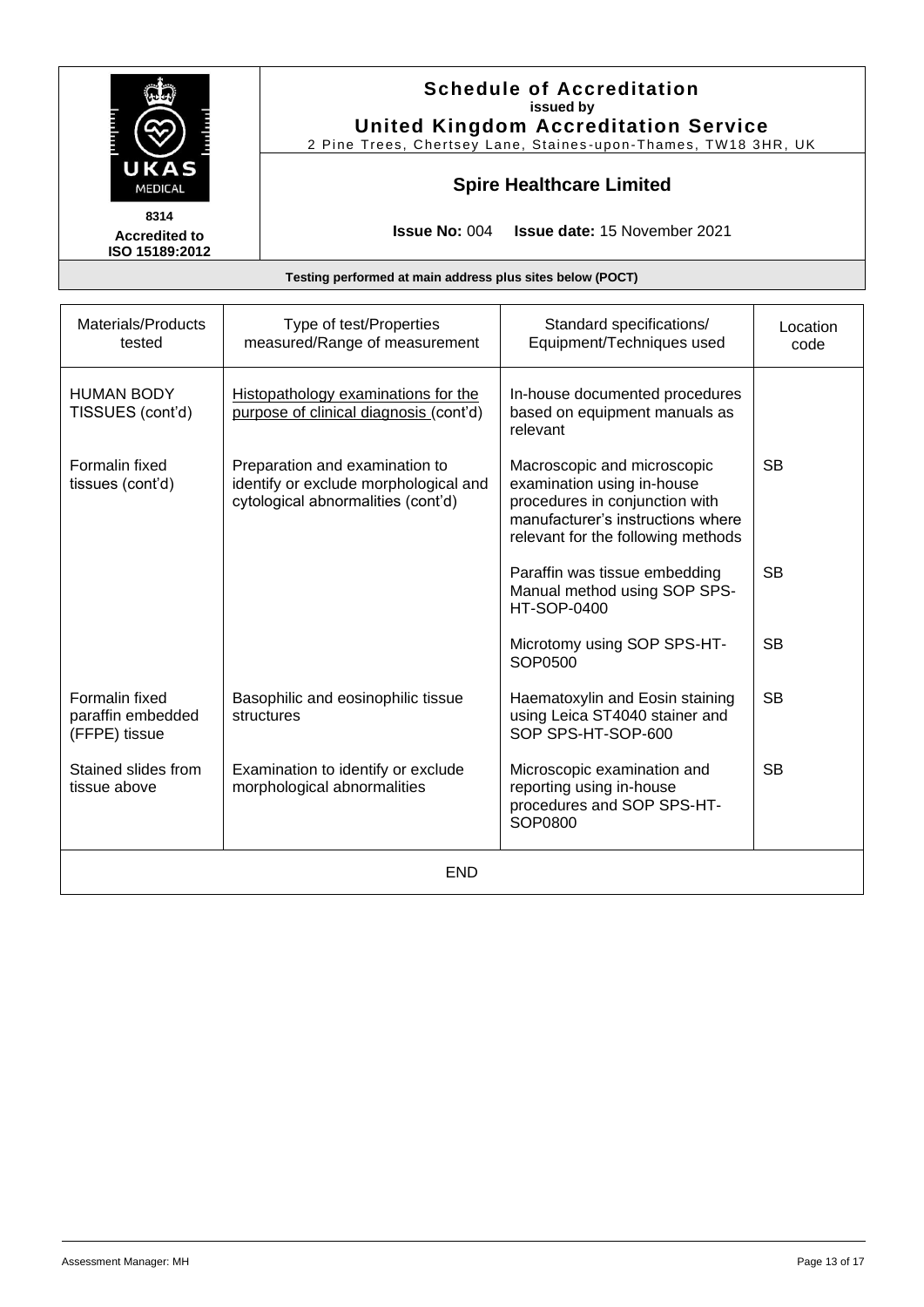|                                                | <b>Schedule of Accreditation</b><br>issued by<br><b>United Kingdom Accreditation Service</b><br>2 Pine Trees, Chertsey Lane, Staines-upon-Thames, TW18 3HR, UK |
|------------------------------------------------|----------------------------------------------------------------------------------------------------------------------------------------------------------------|
| UKAS<br><b>MEDICAL</b>                         | <b>Spire Healthcare Limited</b>                                                                                                                                |
| 8314<br><b>Accredited to</b><br>ISO 15189:2012 | <b>Issue No: 004</b><br><b>Issue date: 15 November 2021</b>                                                                                                    |

## Appendix 1

| <b>Site</b>                                                                     | <b>Sampling for</b><br>referral, inhouse<br>testing and<br><b>POCT</b> | <b>Delivery Points for POCT</b> |                               |                     |                             |
|---------------------------------------------------------------------------------|------------------------------------------------------------------------|---------------------------------|-------------------------------|---------------------|-----------------------------|
|                                                                                 |                                                                        | <b>Bedroom</b>                  | OPD/<br><b>Clinic</b><br>Room | <b>Porta Cabins</b> | <b>Additional Locations</b> |
| Spire Southampton<br>Impton Lane, Walderslade<br>Chatham, Kent<br>ME5 9PG       | X                                                                      | $\mathsf{x}$                    |                               |                     |                             |
| Spire Bristol, Redland Hill<br>Durdham Down, Bristol<br>BS6 6UT                 | X                                                                      | $\mathsf{x}$                    |                               | X                   |                             |
| Spire Bushey<br>Heathbourne Road,<br>Bushey, Hertfordshire<br><b>WD23 1RD</b>   | $\pmb{\mathsf{X}}$                                                     |                                 |                               |                     |                             |
| Spire Cambridge Lea<br>30 New Road, Impington<br>Cambridge, CB24 9EL            | $\pmb{\mathsf{X}}$                                                     | $\pmb{\times}$                  | X                             |                     |                             |
| <b>Spire Cardiff</b><br>Croescadarn Road<br>Pentwyn, Cardiff<br><b>CF23 8XL</b> | $\mathsf{X}$                                                           | $\pmb{\times}$                  | $\pmb{\mathsf{X}}$            |                     |                             |
| Spire Cheshire<br>Fir Tree Close, Stretton<br>Warrington, Cheshire<br>WA4 4LU   | $\pmb{\mathsf{X}}$                                                     | $\pmb{\times}$                  | $\mathsf{x}$                  | $\mathsf X$         |                             |
| Spire Clare Park<br>Crondall Lane, Farnham<br>Surrey, GU10 5XX                  | $\mathsf{\overline{X}}$                                                |                                 |                               |                     |                             |
| Spire Dunedin<br>Bath Road, Reading<br>RG1 6NS                                  | $\pmb{\mathsf{X}}$                                                     | X                               | X                             |                     |                             |
| Spire Murrayfield Hospital<br>122 Corstorphine Road<br>Edinburgh, EH12 6UD      | X                                                                      | X                               | X                             |                     | Beechwood House             |
| Spire Elland<br>Elland Lane, Elland<br>West Yorkshire, HX5 9EB                  | $\pmb{\mathsf{X}}$                                                     | X                               | $\mathsf{x}$                  | $\mathsf X$         |                             |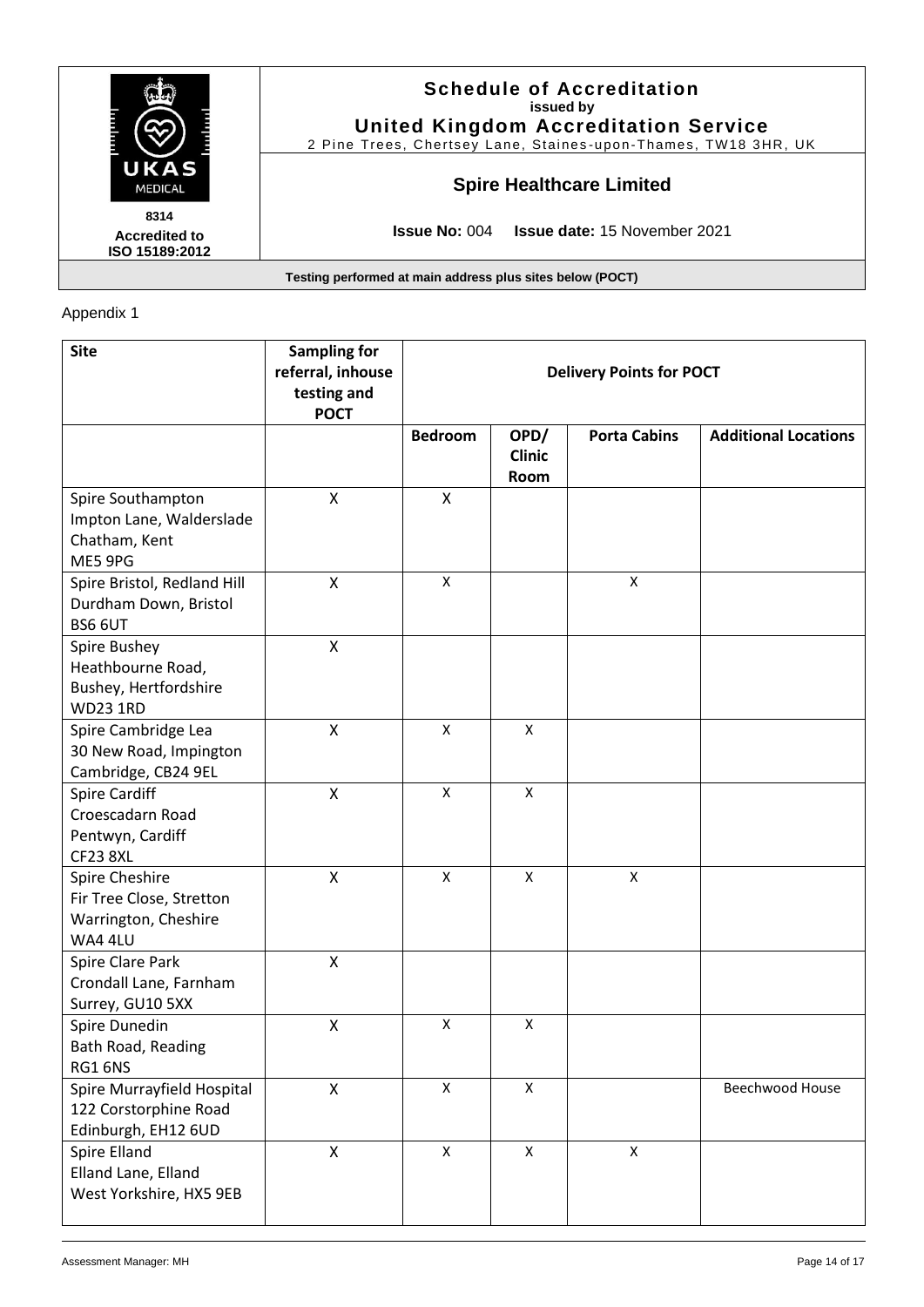|                                                |                                                                        | <b>Schedule of Accreditation</b><br>issued by<br><b>United Kingdom Accreditation Service</b><br>2 Pine Trees, Chertsey Lane, Staines-upon-Thames, TW18 3HR, UK |
|------------------------------------------------|------------------------------------------------------------------------|----------------------------------------------------------------------------------------------------------------------------------------------------------------|
| UKAS<br><b>MEDICAL</b>                         |                                                                        | <b>Spire Healthcare Limited</b>                                                                                                                                |
| 8314<br><b>Accredited to</b><br>ISO 15189:2012 |                                                                        | <b>Issue No: 004 Issue date: 15 November 2021</b>                                                                                                              |
|                                                |                                                                        | Testing performed at main address plus sites below (POCT)                                                                                                      |
| <b>Site</b>                                    | <b>Sampling for</b><br>referral, inhouse<br>testing and<br><b>POCT</b> | <b>Delivery Points for POCT</b>                                                                                                                                |

|                                                                               | <b>POCT</b>        |                    |                               |                     |                             |
|-------------------------------------------------------------------------------|--------------------|--------------------|-------------------------------|---------------------|-----------------------------|
|                                                                               |                    | <b>Bedroom</b>     | OPD/<br><b>Clinic</b><br>Room | <b>Porta Cabins</b> | <b>Additional Locations</b> |
| Spire Fylde Coast<br>St Walburgas Road<br>Blackpool, Lancashire<br>FY3 8BP    | X                  |                    |                               |                     |                             |
| Spire Gatwick ark<br>Cross Road, Horley<br>Surrey, RH6 OBB                    | X                  | X                  |                               | $\pmb{\mathsf{X}}$  |                             |
| Spire Harpenden<br>Ambrose Lane, Harpenden<br>Hertfordshire, AL5 4BP          | $\mathsf{x}$       | $\pmb{\times}$     |                               |                     | ONC unit                    |
| Spire Hartswood<br>Eagle Way, Brentwood<br>Essex, CM13 3LE                    | $\pmb{\mathsf{X}}$ | X                  |                               |                     |                             |
| Spire Hull<br>Lowfield Road, Anlaby<br>East Yorkshire, HU10 7AZ               | X                  | X                  |                               |                     |                             |
| Spire Leeds, Jackson Ave<br>Roundhay, Leeds, LS8 1NT                          | $\mathsf{X}$       | $\pmb{\times}$     |                               |                     |                             |
| Spire Leicester<br>Gartree Road, Oadby<br>Leicester, LE2 2FF                  | $\mathsf{x}$       | $\pmb{\mathsf{X}}$ |                               |                     |                             |
| Spire Little Aston<br>Little Aston Hall Drive<br>Sutton Coldfield, B74 3UP    | X                  | $\mathsf{x}$       |                               |                     |                             |
| Spire Liverpool<br>57 Greenbank Road<br>Liverpool, L18 1HQ                    | $\pmb{\mathsf{X}}$ |                    | X                             |                     |                             |
| Spire London East<br>Roding Lane South<br>Redbridge, Essex<br>IG4 5PZ         | Χ                  | X                  | X                             | $\pmb{\mathsf{X}}$  |                             |
| Spire Manchester<br>170 Barlow Moor Road<br>Didsbury<br>Manchester<br>M20 2AF | $\pmb{\mathsf{X}}$ |                    |                               |                     |                             |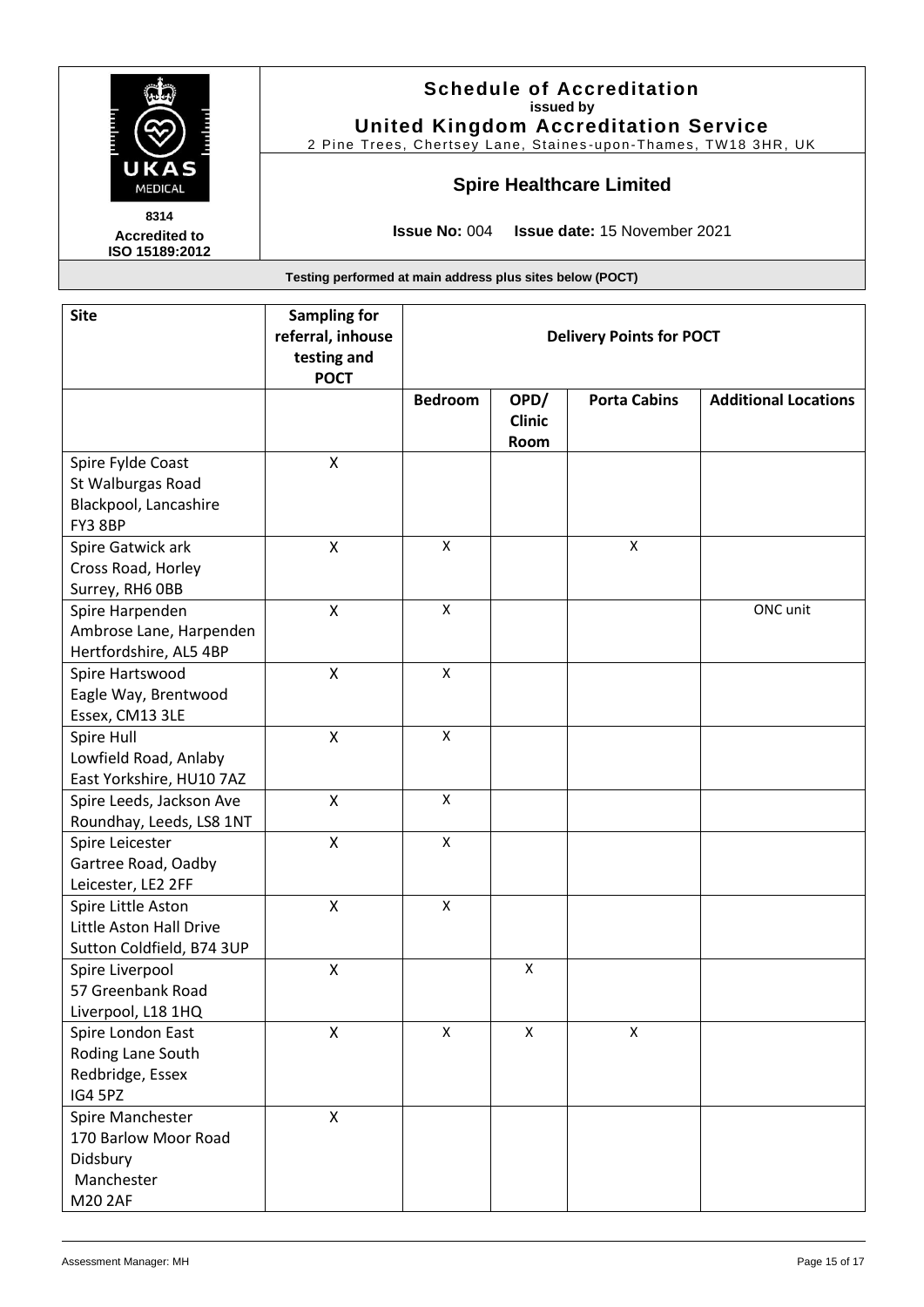|                                                           |                                                   | <b>Schedule of Accreditation</b><br>issued by<br><b>United Kingdom Accreditation Service</b><br>2 Pine Trees, Chertsey Lane, Staines-upon-Thames, TW18 3HR, UK |  |  |
|-----------------------------------------------------------|---------------------------------------------------|----------------------------------------------------------------------------------------------------------------------------------------------------------------|--|--|
| UKAS<br><b>Spire Healthcare Limited</b><br><b>MEDICAL</b> |                                                   |                                                                                                                                                                |  |  |
| 8314<br><b>Accredited to</b><br>ISO 15189:2012            | <b>Issue No: 004 Issue date: 15 November 2021</b> |                                                                                                                                                                |  |  |
| Testing performed at main address plus sites below (POCT) |                                                   |                                                                                                                                                                |  |  |
| <b>Site</b>                                               | <b>Sampling for</b><br>referral inhouse           | <b>Delivery Points for POCT</b>                                                                                                                                |  |  |

|                                                                                       | referral, inhouse<br>testing and<br><b>POCT</b> |                           |                               | <b>Delivery Points for POCT</b> |                                                    |
|---------------------------------------------------------------------------------------|-------------------------------------------------|---------------------------|-------------------------------|---------------------------------|----------------------------------------------------|
|                                                                                       |                                                 | <b>Bedroom</b>            | OPD/<br><b>Clinic</b><br>Room | <b>Porta Cabins</b>             | <b>Additional Locations</b>                        |
| Spire Methley Park<br>Methley Lane, Methley<br>Leeds, LS26 9HG                        | $\pmb{\mathsf{X}}$                              | X                         | X                             |                                 |                                                    |
| Spire Montifiore<br>2 Montefiore Road<br>Hove, East Sussex<br>BN3 1RD                 | Χ                                               | X                         |                               |                                 |                                                    |
| Spire Norwich<br>Old Watton Road<br>Colney, Norwich<br>NR4 7TD                        | X                                               | X                         |                               |                                 | Pathology room OPD                                 |
| Spire Nottingham<br><b>Tollerton Lane</b><br>Tollerton, Nottingham<br><b>NG12 4GA</b> | X                                               | $\overline{X}$            |                               |                                 | Pod on Willow Wood<br>One unit<br>Side room on ICU |
| Spire Parkway<br>1 Damson Parkway<br>Solihull, Birmingham<br>West Midlands, B91 2PP   | X                                               | $\times$                  | $\times$                      | $\boldsymbol{\mathsf{X}}$       |                                                    |
| Spire Portsmouth<br>Bartons Road, Havant<br>PO9 5NP                                   | X                                               | $\overline{X}$            |                               |                                 |                                                    |
| <b>Spire Regency</b><br>West Street, Macclesfield<br>Cheshire, SK11 8DW               | X                                               | X                         |                               |                                 |                                                    |
| Spire South Bank<br>139 Bath Road, Worcester<br>WR5 3YB                               | $\pmb{\mathsf{X}}$                              | $\boldsymbol{\mathsf{X}}$ |                               |                                 |                                                    |
| Spire Southampton<br>Chalybeate Close<br>Southampton, SO16 6UY                        | X                                               | $\overline{X}$            | $\overline{X}$                |                                 | CCU                                                |
| Spire St Anthony's<br>801 London Road<br>Cheam, Sutton<br>Surrey, SM3 9DW             |                                                 |                           |                               |                                 |                                                    |